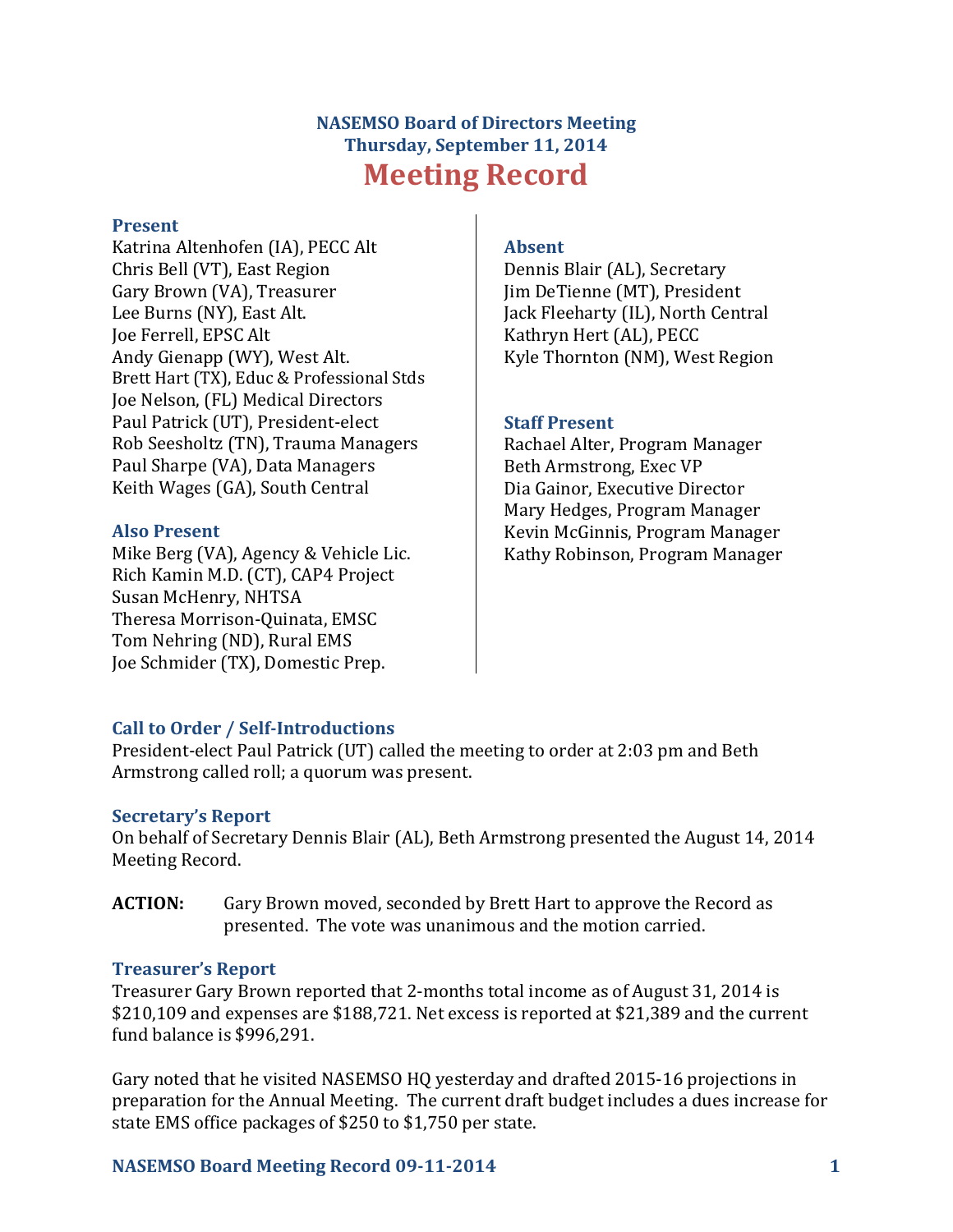### **Program Committee Report**

Gary Brown reported that the Program Committee will resume its work in November to plan the Mid-Year Meeting in San Antonio in March 2015. The preparations for the Annual Meeting in Cleveland are complete.

### **Executive Director's Report**

- **National Registry Staff Update**  Anne Weideman has been retained by NREMT to serve state EMS offices.
- **DHS Blue Campaign** Dia was interviewed this month as part of a social media and outreach strategy setting effort.
- **IAFC-NAEMT-Led Meeting on EMS Field Bill** Dia and Jim represented NASEMSO at this meeting last week to address funding options and lead federal EMS agency options. The bill will be introduced in the new Congress.
- **State+Federal Intergovernmental Meeting on Ambulance Safety**  NIST, NIOSH, DHS and others. Made a commitment to better communications, specifically on ambulance design issues.
- **Food Allergy Research & Education (FARE) Emergency Management of Anaphylaxis** – renewed efforts are underway to influence the scope of practice for EMS. They used two masters degree fellows who studied all states legislation, but did not drill down to regulations or guidelines. Dia forged new relationships with health systems pharmacists and others to address these matters.
- **NEMSAC Meeting**  Dia noted that the FICEMS strategic plan and EMS Education Agenda for the Future were major topics of discussion.

## **Action Items**

- **National Model EMS Clinical Guidelines –** Dr. Rich Kamin presented a final draft document including Cardiovascular, General Medical, Resuscitation, Pediatric Specific, GI/GU/Gyn, Respiratory, Trauma, Toxins and Environmental Guidelines. Susan McHenry expressed gratitude on behalf of NHTSA and praised the quality and promising usefulness of the final deliverable.
- **ACTION:** Paul Sharpe moved, seconded by Chris Bell to approve the guidance document as presented. The vote was unanimous and the motion carried.
	- **NASEMSO Bylaws Changes –** Paul Patrick shared proposed amendments with the Board for awareness. They will be acted upon in Cleveland.

## **Ad Hoc Committee Reports**

- **Air Medical** Kathy Robinson reported for Greg Brown that they meet every other Monday. They are hoping to have a draft document for the annual meeting.
- **Agency & Vehicle Licensure**  Dia Gainor and Michael Berg reported that an effort by CAAS is based on KKK specifications to result in new specifications with an effective date of October 2015. The NFPA Technical Committee reviewed 60 public comments last month.
- **Mobile Integrated Health / Community Paramedicine**  Kevin McGinnis reported that a survey is underway now to help assess current state activities in this

## **NASEMSO Board Meeting Record 09-11-2014 2**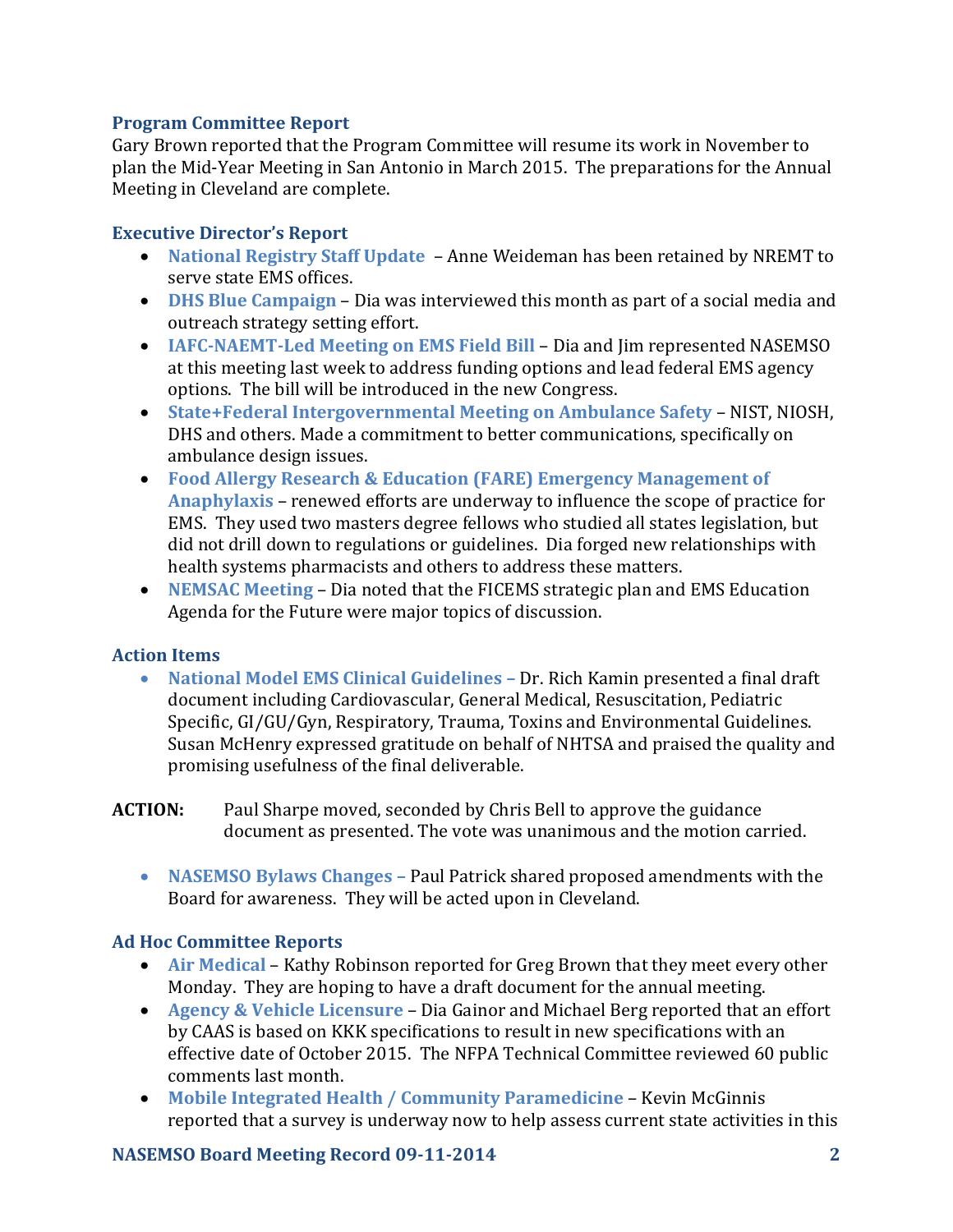arena. There is a meeting tomorrow to talk about an association approach to plan and develop a resource documents for those developing MIH/CP programs.

 **Specialty Certification** – Joe Schmider reported that they met 30 minutes ago with their NHTSA partners to review a concept paper that will be discussed in Cleveland.

### **Regional Reports**

- **East** Chris Bell shared that they met a few weeks ago.
- **West**  Andy Gienapp made a brief report, noting it is snowing in Cheyenne.
- **South Central**  Keith Wages noted that they met last month and will meet again next week.
- **North Central**  Tom Nehring mentioned that they met.

## **Council Highlights**

- **Data Managers** Paul Sharpe shared that the Council hosted a webinar for state EMS directors and also a panel at the 2014 Mid-Year Meeting to talk about implementation of NEMSIS version 3.0. He expressed concern about whether the new standards meet the needs of state EMS offices. Also, there are concerns regarding vendor capabilities.
- **Education & Professional Standards** Brett Hart reported that they are finalizing their annual meeting agenda and Kathy Robinson mentioned that they are focusing on their peds project and competency standards for next year.
- **Medical Directors** Dr. Joe Nelson announced that Dr. Peter Taillac will become chair in Cleveland.
- **Pediatric Emergency Care** Katrina Altenhofen noted that their annual meeting agenda is completed; they intend to introduce a resolution addressing the safe transport of children.
- **Trauma Managers** Kathy Robinson shared that the annual meeting agenda is finalized, the Joint Trauma Committee with ACS met along with the American Trauma Society and agreed that a data dictionary is needed to ascertain the level of compliance that can be provided by the trauma data bank.

### **Standing Committee Highlights**

- **Communications & Technology** (no report)
- **Domestic Preparedness** (no report).
- **Government Information**  (no report).
- **HITS**  Keith Wages invited all board members to attend their Committee members October 7 at 3:30 pm in Cleveland.
- **Rural EMS**  Tom Nehring reminded the Board that they began discussion about a Rural EMS Leadership Meeting May 5-6, 2015 in Cheyenne, WY. JCREC is leading the production of the event. He indicated that the projected \$97,000 event budget includes \$50,000 in participant scholarships.
- ACTION: Paul Patrick asked that Tom Nehring confer with NASEMSO Treasurer Gary Brown to recommend a specific amount that NASEMSO might contribute. This will be on the Board's agenda in Cleveland.

### **NASEMSO Board Meeting Record 09-11-2014 3**